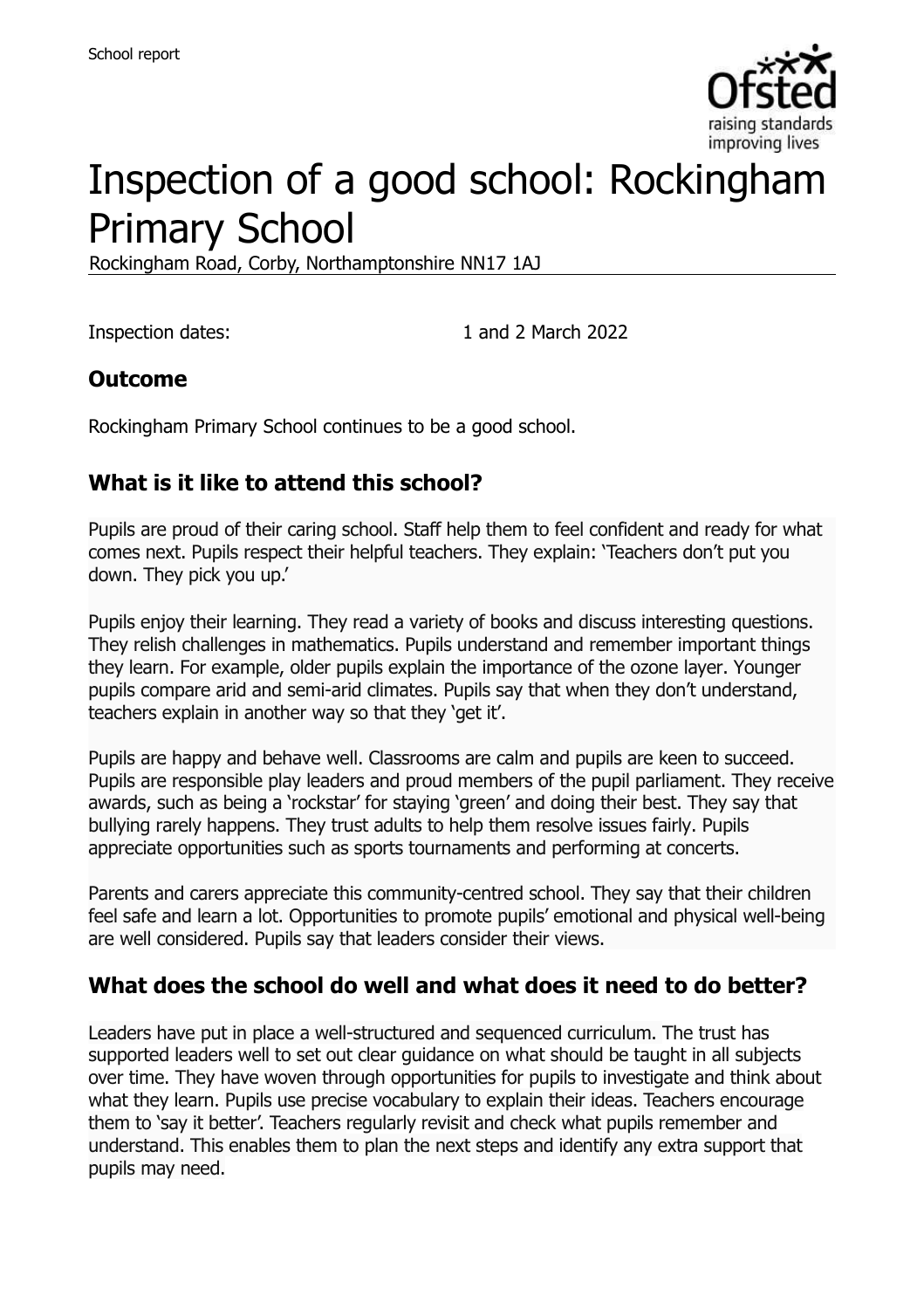

All leaders and staff strive to give every pupil a good education. New curriculum leaders are enthusiastic and knowledgeable about their subjects. However, they do not yet have the necessary skills to ensure that colleagues implement the curriculum consistently well in all classes.

Leaders make sure that reading is at the centre of the curriculum. They make sure that phonics is taught well from the start of Reception. Pupils are given books that match their reading abilities. Leaders ensure that high-quality books are selected to match interesting topics across the curriculum. They make sure that pupils understand the complex language in the books that they read. Teachers read to pupils every day to nurture a love of reading and to extend pupils' vocabulary. Pupils talk thoughtfully about the books they read and listen to.

Leaders have put in place a well-considered mathematics curriculum. Teachers enable pupils to build their knowledge of mathematics step by step. They explain new learning clearly. They check that pupils understand. Pupils regularly practise arithmetic. They complete calculations quickly and accurately. Pupils use their knowledge of arithmetic daily to solve increasingly complex problems. Pupils enjoy mathematics because they feel successful.

Leaders quickly identify pupils with special educational needs and/or disabilities (SEND). Teachers and teaching assistants provide sensitive support. However, leaders have not ensured that interventions focus sufficiently on the knowledge that pupils are missing so that they can fill these gaps. Pupils do not routinely revisit the most important knowledge so that they fully understand what they are learning.

Staff make sure that children are safe and happy in the early years. Children settle well and learn the routines of school life. They enjoy the interesting activities on offer. Adults support children to learn and use new words through activities. Leaders think about how learning in Reception connects with learning that pupils will encounter in the future. This sets children up well to succeed in Year 1 and beyond.

Leaders want to give pupils valuable experiences. For example, pupils enjoy meeting inspiring people and performing with artists and other schools. Pupils are encouraged to develop their talents. Leaders prioritise pupils' mental and physical well-being. Pupils celebrate showing courage and ambition to achieve their goals. They understand the importance of being respectful, including of different beliefs and lifestyles. They learn useful strategies to help them work through difficult issues.

School and trust leaders work together to grow their staff as well as their pupils. Many staff have progressed and taken on more responsibility. Staff value working with colleagues across the trust. They value the training and opportunities they receive.

Staff feel part of a valued team and leaders are considerate of their well-being.

#### **Safeguarding**

The arrangements for safeguarding are effective.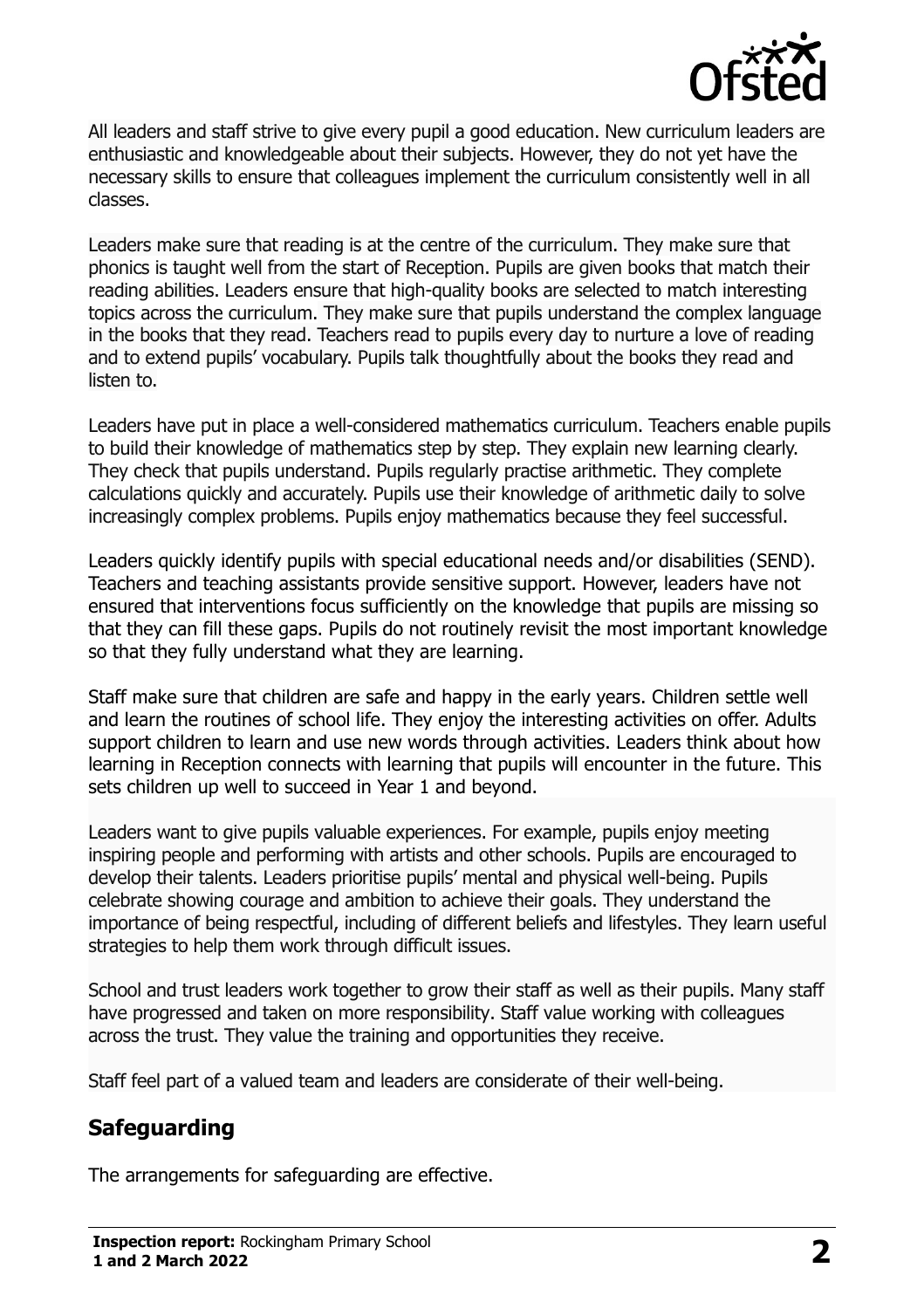

Leaders put pupils' welfare first. Staff receive regular training. They are alert to and share even the smallest of concerns with leaders. Leaders have a clear oversight of pupils' behaviour, attendance and safeguarding. They know pupils well.

Leaders seek advice from other agencies. They are persistent to secure the support that pupils and families need.

Pupils say that they trust adults in school to listen and help with any worries. Pupils learn about respectful relationships and personal space. In addition, older pupils learn about peer pressure and consent. Pupils are alert to the risks and benefits of the online world.

## **What does the school need to do to improve?**

## **(Information for the school and appropriate authority)**

- **Pupils who need extra help receive sensitive support. Leaders ensure that gaps in** knowledge are quickly identified. Leaders do not ensure this information is used precisely enough so that planned adaptations and interventions focus sharply on the gaps in knowledge or barriers to learning that these pupils may have. As a result, pupils with SEND do not catch up as quickly as they could. Leaders should ensure that pupils with SEND receive the right opportunities to access learning and fill any gaps they may have, so they can achieve more.
- New leaders have expertise in the foundation subjects they are responsible for. However, they do not yet support other staff to consistently improve the implementation of the curriculum in their subject. This means in some classes, teachers are not enabling pupils to achieve as well as they could in all subjects. Leaders should ensure that teachers improve the implementation of the curriculum, so pupils achieve consistently well across all classes.

## **Background**

When we have judged a school to be good, we will then normally go into the school about once every four years to confirm that the school remains good. This is called a section 8 inspection of a good or outstanding school, because it is carried out under section 8 of the Education Act 2005. We do not give graded judgements on a section 8 inspection. However, if we find evidence that a school would now receive a higher or lower grade, then the next inspection will be a section 5 inspection. Usually this is within one to two years of the date of the section 8 inspection. If we have serious concerns about safeguarding, behaviour or the quality of education, we will deem the section 8 inspection as a section 5 inspection immediately.

This is the first section 8 inspection since we judged the school to be good in December 2016.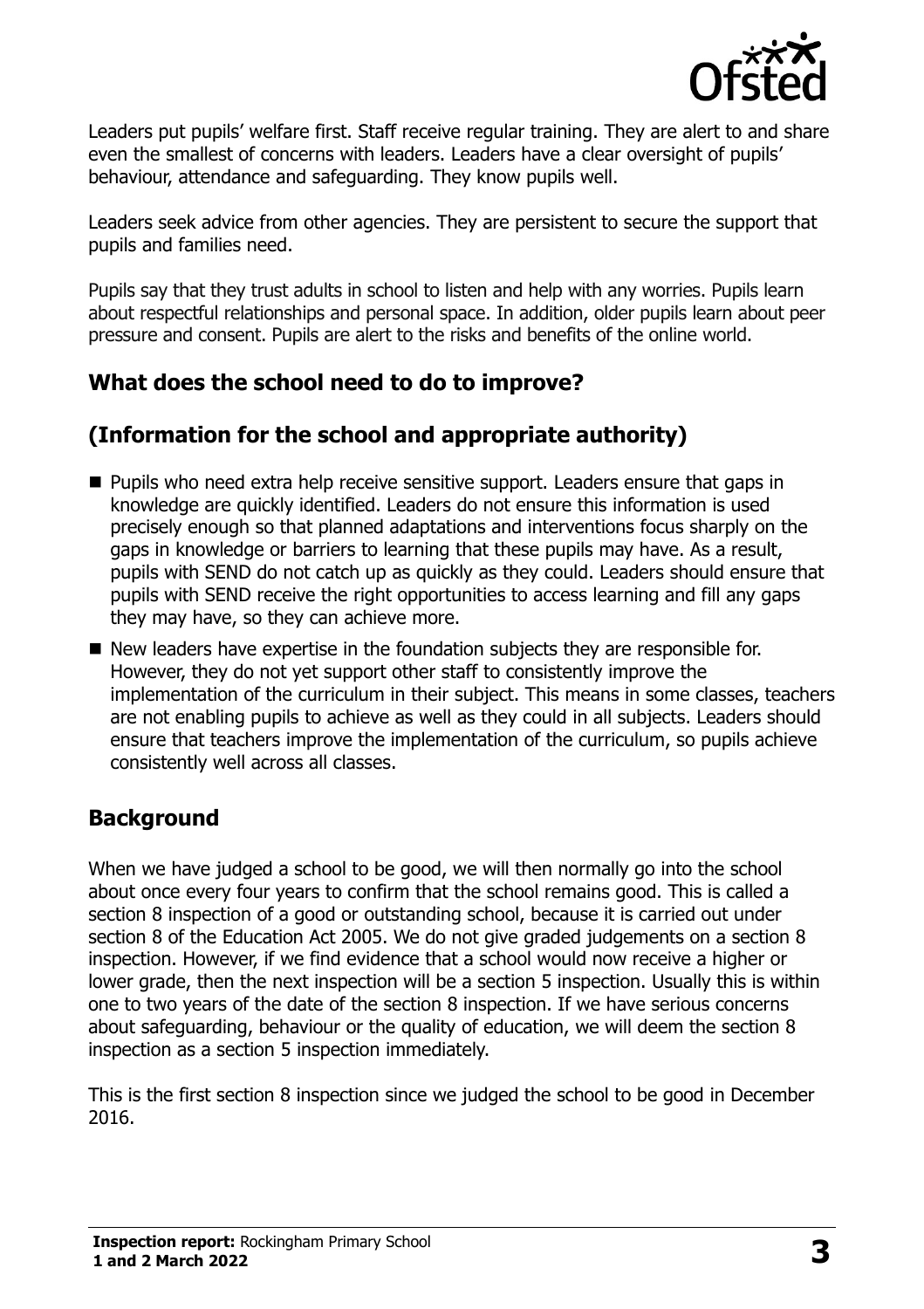

#### **How can I feed back my views?**

You can use [Ofsted Parent View](https://parentview.ofsted.gov.uk/) to give Ofsted your opinion on your child's school, or to find out what other parents and carers think. We use information from Ofsted Parent View when deciding which schools to inspect, when to inspect them and as part of their inspection.

The Department for Education has further [guidance](http://www.gov.uk/complain-about-school) on how to complain about a school.

If you are the school and you are not happy with the inspection or the report, you can [complain to Ofsted.](https://www.gov.uk/complain-ofsted-report)

#### **Further information**

You can search for [published performance information](http://www.compare-school-performance.service.gov.uk/) about the school.

In the report, '[disadvantaged pupils](http://www.gov.uk/guidance/pupil-premium-information-for-schools-and-alternative-provision-settings)' refers to those pupils who attract government pupil premium funding: pupils claiming free school meals at any point in the last six years and pupils in care or who left care through adoption or another formal route.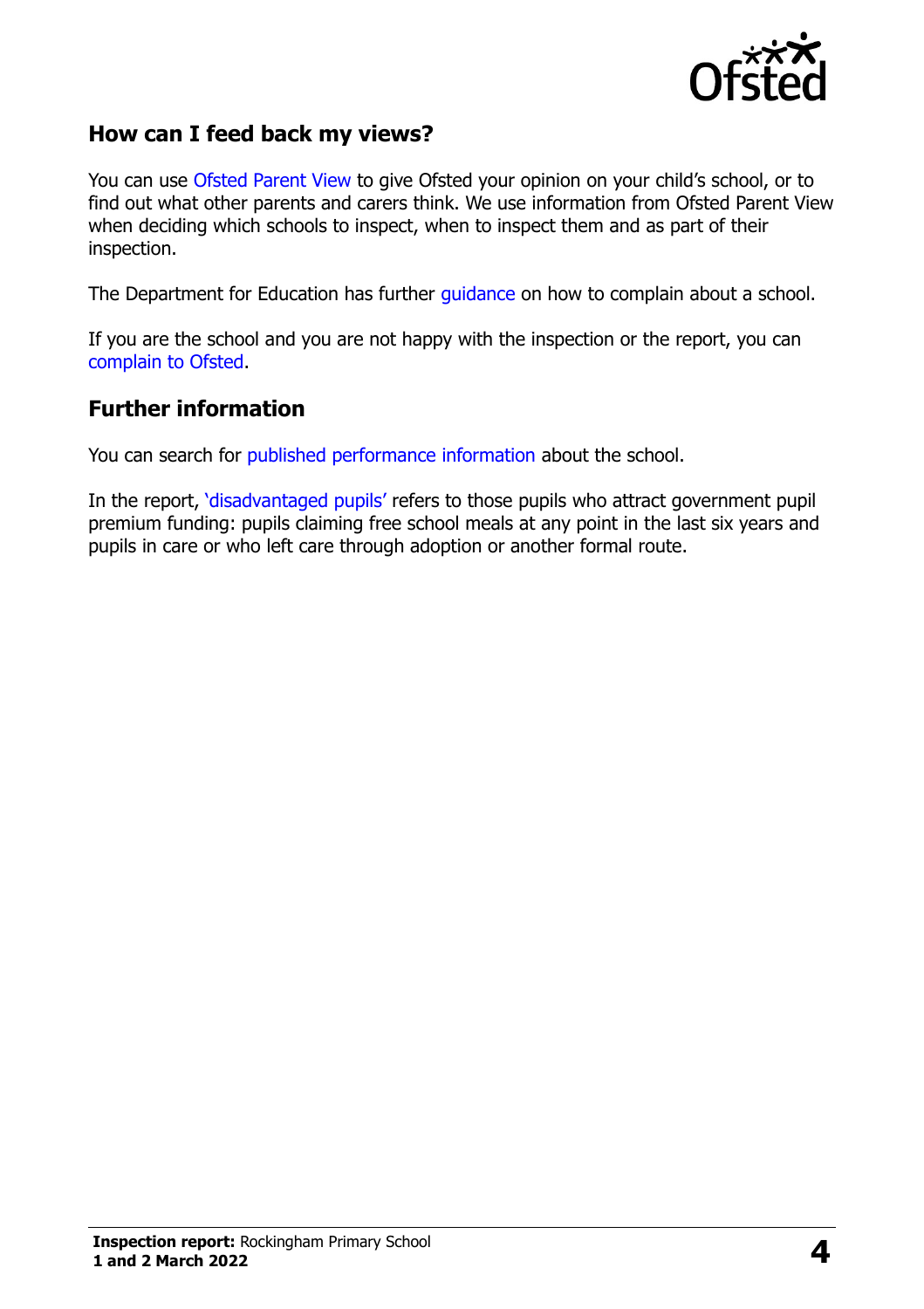

### **School details**

| Unique reference number             | 139805                                                                |
|-------------------------------------|-----------------------------------------------------------------------|
| <b>Local authority</b>              | North Northamptonshire                                                |
| <b>Inspection number</b>            | 10211633                                                              |
| <b>Type of school</b>               | Primary                                                               |
| <b>School category</b>              | Academy sponsor-led                                                   |
| Age range of pupils                 | 4 to 11                                                               |
| <b>Gender of pupils</b>             | Mixed                                                                 |
| Number of pupils on the school roll | 329                                                                   |
| <b>Appropriate authority</b>        | Board of trustees                                                     |
| <b>Chair of trust</b>               | David Ross                                                            |
| <b>Principal</b>                    | Tracey Hudson                                                         |
| Website                             | www.rockinghamprimary.co.uk/                                          |
| Date of previous inspection         | 14 and 15 December 2016, under section 5<br>of the Education Act 2005 |

## **Information about this school**

- Since the last inspection, there have been significant changes in the leadership team. This includes a new principal and two new assistant headteachers.
- The school is part of The David Ross Education Trust, a national multi-academy trust with 22 primary schools, 10 secondary schools, one special school and one all-through academy school.
- $\blacksquare$  The school does not use any alternative provision.
- $\blacksquare$  The school runs a breakfast club.

## **Information about this inspection**

- This was the first routine inspection the school received since the COVID-19 pandemic began. The inspector discussed the impact of the pandemic with leaders and has taken that into account in her evaluation of the school.
- The inspector met with the principal, the assistant headteachers and other leaders. A meeting was held with representatives from The David Ross Education Trust and of the school's local governing body.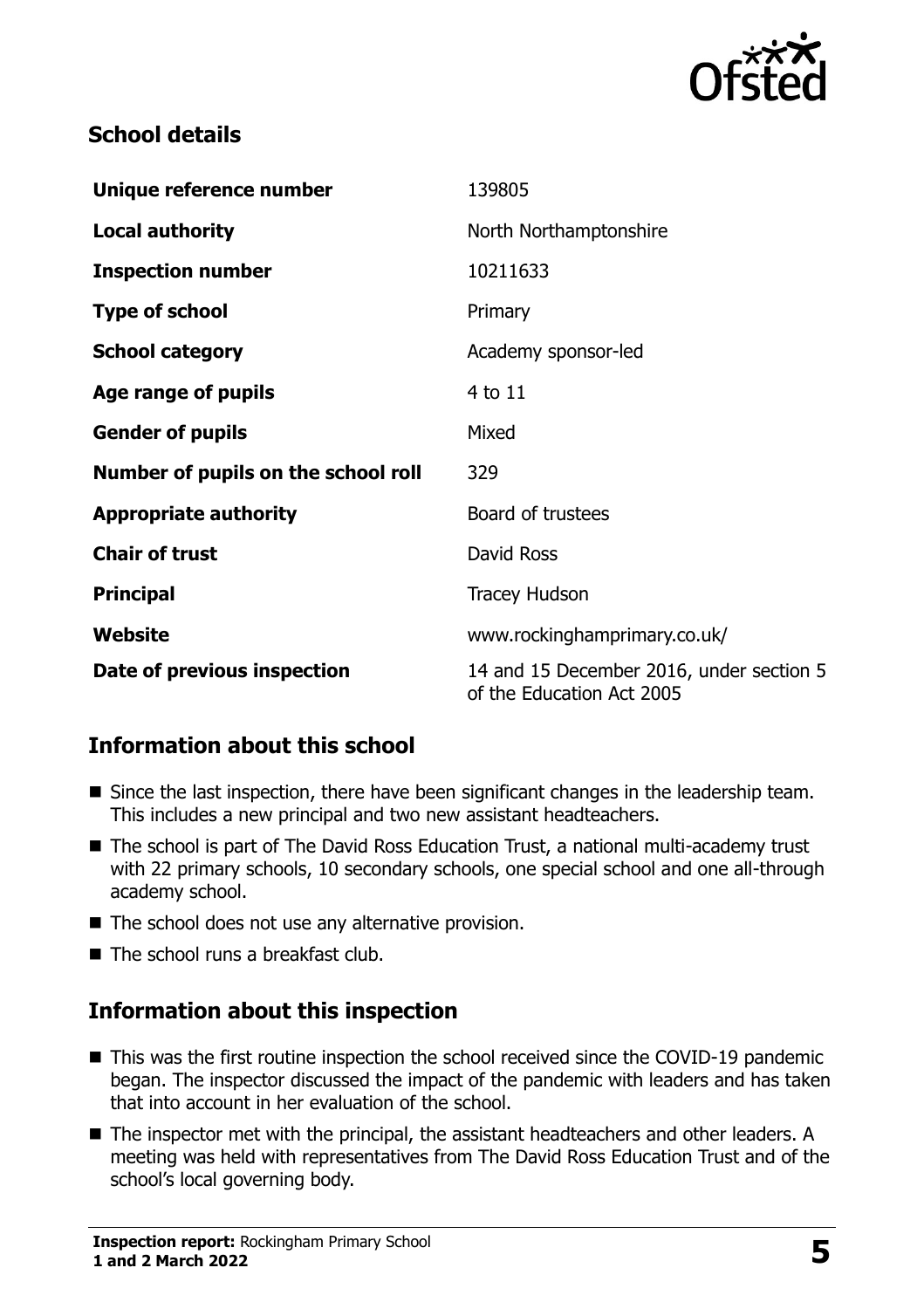

- The inspector considered a range of documents, including school policies.
- The inspector carried out deep dives in early reading, mathematics and geography. This included meeting with subject leaders, visiting lessons and speaking with teachers. The inspector listened to pupils reading to adults, considered curriculum plans and scrutinised samples of pupils' work.
- The inspector looked at curriculum plans, scrutinised samples of pupils' work and spoke to leaders about other subjects, including science.
- The inspector met with groups of pupils. The inspector visited the lunch hall and playground. Pupils' behaviour in lessons and around the school was considered.
- The single central record was scrutinised as part of the inspection of safeguarding. The inspector met with safeguarding leaders, spoke with a range of staff and pupils and considered safeguarding records.
- The inspector spoke with parents at the start of the school day. Also, consideration was given to the 43 responses to the online survey, Ofsted Parent View, including the 43 responses to the free-text facility. The inspector also took into account 12 responses to Ofsted's staff survey and 25 responses to the pupil survey.

#### **Inspection team**

Mandy Wilding, lead inspector **Ofsted Inspector**